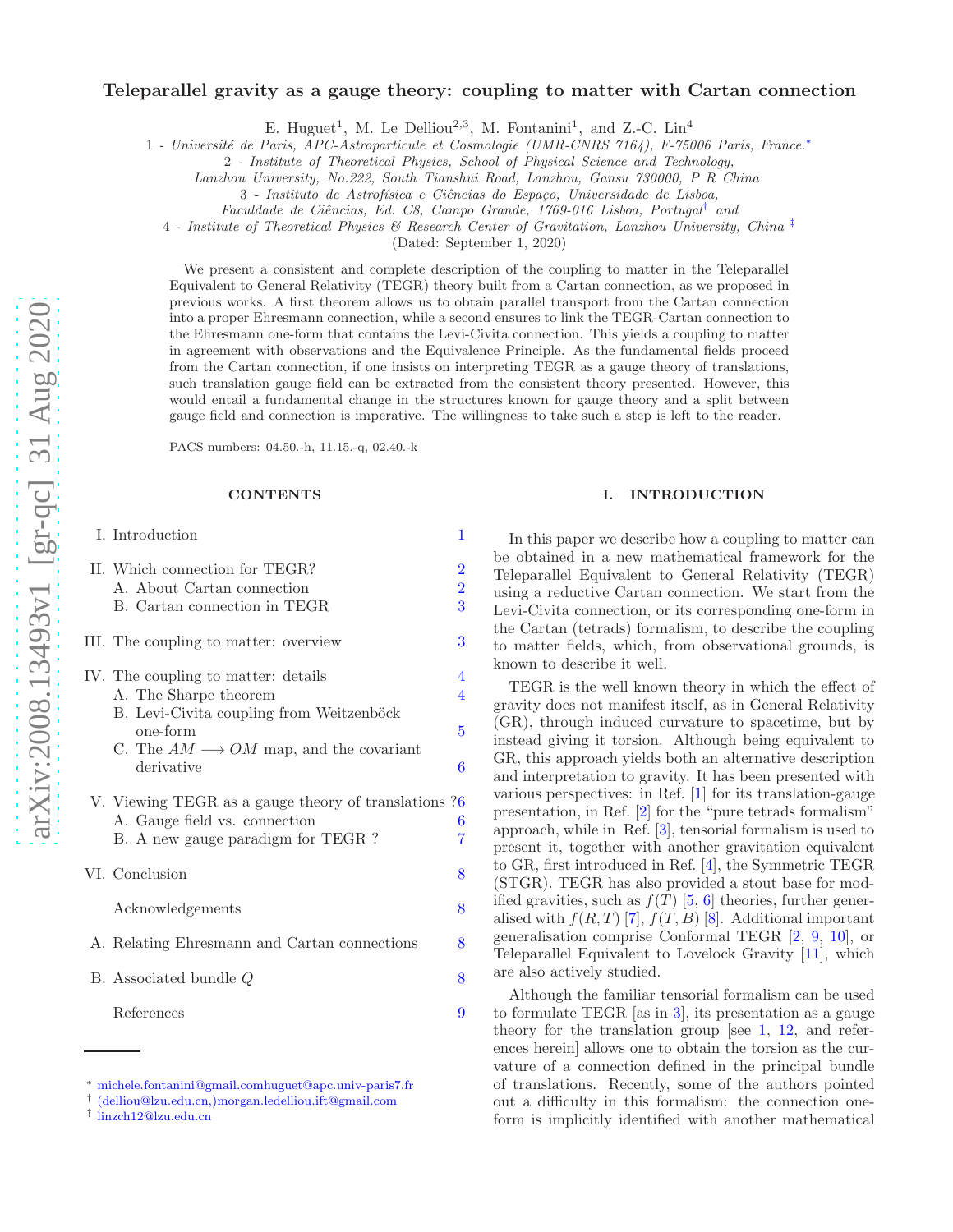object required to define the torsion, the so-called canonical one-form. This one-form is only defined in the bundle of frames and is not a connection, two properties turning the identification problematic [\[13](#page-8-13)[–15\]](#page-8-14).

The idea of relating TEGR, and, more generally, gravity, to translations is a very natural one, since the Noether current associated with them is the energymomentum tensor. On another hand, extending that link to a gauge theory of the translations group could be more questionable. Indeed, gauge theories are very successful in the standard model of particle physics describing fundamental interactions, except gravity, in Minkowski space. There, the gauges groups  $(U(1), SU(2), etc...)$ only act on fields, not on spacetime (their action is often said to be "internal"). The aim of these theories is to implement the local invariance of a matter equation (usually the Dirac equation), under their respective symmetry group. This is achieved by introducing gauge fields which couple minimally to matter fields. In that context, local invariance means that the action of the symmetry group on matter fields depends on the position in spacetime.

In gravity the group of invariance involved is the group of local diffeomorphisms of  $\mathbb{R}^4$  (GL(4,  $\mathbb{R}$ )), that is the changes of coordinates mapping spacetime. Its appearence is motivated by the Equivalence Principle (EP) translated operationally into the General Covariance Principle (GCP). In the Cartan (tetrads) formulation, any spacetime tensor is mapped by tetrads to a Lorentz tensor.<sup>[1](#page-1-2)</sup> Thus, all fields, except the tetrads themselves, are viewed as scalars under changes of coordinates. These fields also belong to representations of the Lorentz group. Indeed, using the appropriate representation of the Lorentz group, spinorial fields can also be taken into account, which is a central feature of the tetrad approach. In this formalism the GCP translates into two invariances: the invariance as a scalar under the change of coordinates, and the invariance under the local Lorentz transformations in the corresponding representation [\[16\]](#page-8-15). In this tetrad framework, the coupling of matter fields to gravity is usually obtained by the minimal coupling prescription, where the partial derivative are replaced by the covariant Fock-Ivanenko derivative. In this derivative the coupling term is the spin (or Lorentz) connection, a oneform valued in the Lorentz Lie algebra  $\mathfrak{so}(1,3)$ . Then, from a gauge theory perspective, if that coupling can be associated with a local Lorentz invariance, the relation with the local diffeomorphism invariance (already satisfied) is not that obvious. Moreover, the status of tetrads, as representing the gravitational field, is, in a gauge theory framework, unclear.

Indeed, a large amount of works since the sixties has been done to clarify this situation<sup>[2](#page-1-3)</sup>. Different the-

ories, using different symmetry group  $(\mathbb{R}^4, \text{ Poincaré},$  $GL(4,\mathbb{R})\rtimes\mathbb{R}^4$ ,  $SO(1,4), \ldots$ , not limited to the diffeomorphism group  $(GL(4, \mathbb{R}))$ , have been obtained. A comprehensive review of this gauge approach is [\[18\]](#page-8-16).

We will not directly address here this gauge problem in its generality. Instead, we will describe a mathematical framework for TEGR in which the diffeomorphism invariance is canonically satisfied. In this framework, the minimal coupling, through the Levi-Civita connection one-form, is consistent with current observations, and derives from a specific Cartan connection, chosen such that curvature is the torsion. In the tetrad formalism, this amounts to retrieving the usual Fock-Ivanenko covariant derivative. Such derivation from a connection is suitable from a gauge theory perspective of TEGR. This basis will enable us to map out the modifications required on the established framework of gauge theories, if we insist on interpreting our result as a gauge theory for translations: mainly, the dissociation of the gauge field from a connection, and the restriction to the translation "gauge" group, appearing only through its algebra.

The structure of the paper is as follows: Sec. [II](#page-1-0) reviews the motivations in the choice of a reductive Cartan connection; Sec. [III](#page-2-1) summarizes the relevant issues involved in coupling gravity to matter with a Cartan connection and gives a setup for the derivation of that coupling to matter; technical details are the subject of Sec. [IV;](#page-3-0) we then discuss Sec. [V,](#page-5-1) the extensions of the gauge paradigm which could be considered in order to interpret TEGR, obtained from our results, as a gauge theory for translations; we finally conclude Sec. [VI;](#page-7-0) some complements on technical details are given in appendices.

For general notions and definitions regarding differential geometry we refer the Reader to [\[19](#page-8-17)[–22\]](#page-8-18)

## <span id="page-1-0"></span>II. WHICH CONNECTION FOR TEGR?

In this section we remind our motivation in using a Cartan connection to describe TEGR. For the sake of completeness let us first recall some defining properties of the Cartan connection. More detailed account in the context of gravity may be found in [\[23](#page-8-19), [24\]](#page-8-20), while a comprehensive mathematical reference is [\[25\]](#page-8-21).

### <span id="page-1-1"></span>A. About Cartan connection

Let us first recall some facts about Ehresmann connections on principal G-bundle (a principal fiber bundle of

<sup>&</sup>lt;sup>1</sup> This corresponds to the usual change of indices:  $T_{...b...}^{...a...}(x) =$  $e^a_\mu(x)e^\nu_b(x)T^{\ldots\mu\ldots}_{\ldots\nu\ldots}(x).$ 

<span id="page-1-3"></span><span id="page-1-2"></span><sup>&</sup>lt;sup>2</sup> To illustrate how that point has been already recognized since the

birth of gauge theories let us quote the introduction of a review of 1985 by Ivanenko and Sardanashvily [\[17](#page-8-22), p. 4]: "The main dilemma which during 25 years has been confronting the establishment of the gauge gravitation theory, is that gauge potentials represents connections on fiber bundles, while gravitational fields in GR are only metric or tetrad (vierbein) fields."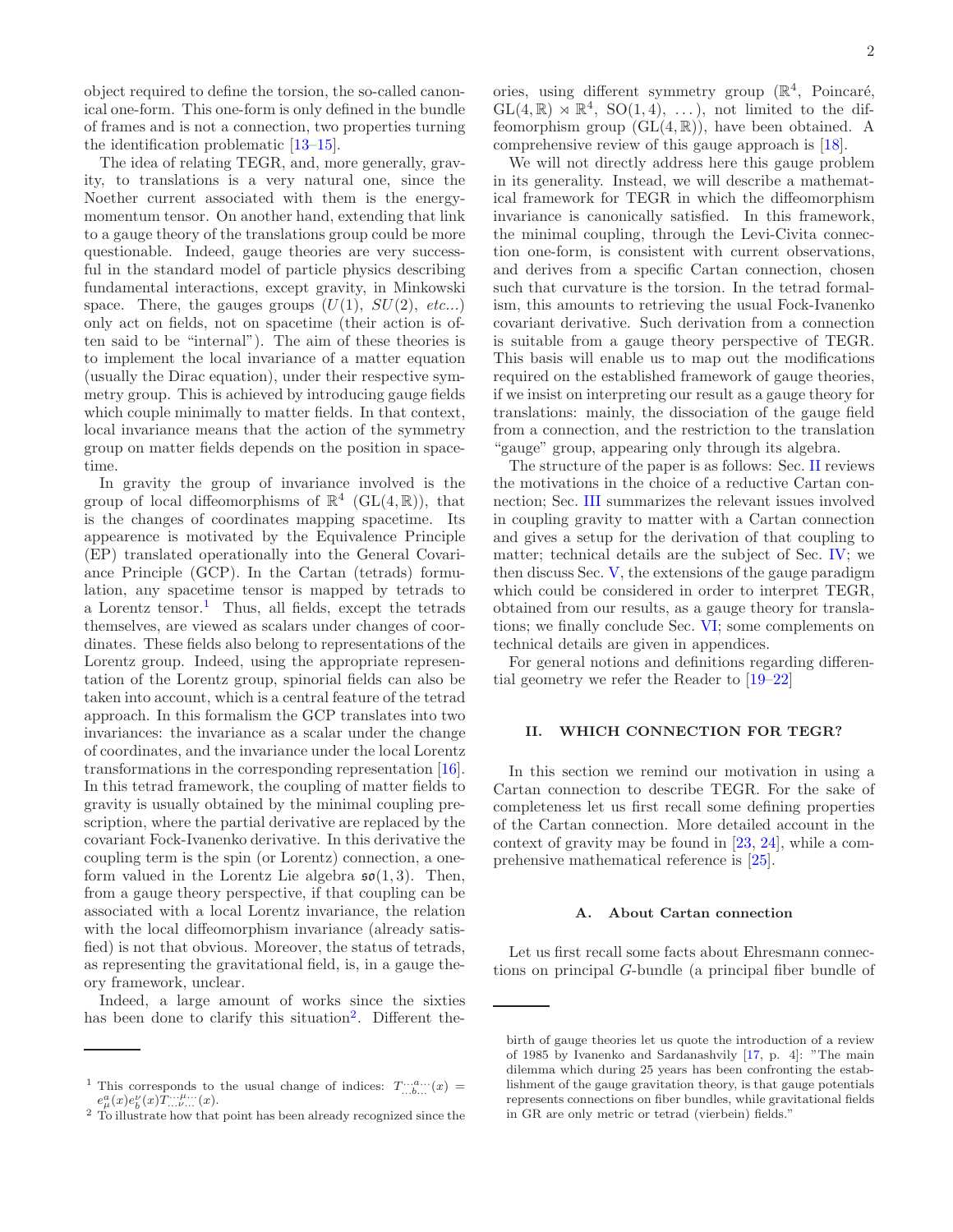Lie group  $G$ ). Each tangent space on a point of the fiber bundle contains a vertical subspace defined as the tangent space of the fiber at this point. Any complementary subspace of this vertical space is said to be horizontal. An Ehresmann connection defines in a unique way the notion of horizontality in a principal G-bundle: it specifies horizontal subspaces. This is usually done through a connection one-form  $\omega_E$  whose kernel defines a horizontal space at each point of the total space. Such a one-form is defined by the following properties:

- 1. it takes its values in the Lie algebra g of the Lie group  $G$ ,
- 2. it is G-invariant:  $R_g^* \omega = Ad_{g^{-1}} \omega$ ,  $R_g$  being the right action of G on the bundle,
- 3. it reduces to the Maurer-Cartan form  $\omega_G$  of the group G along the fibers:  $\omega_E(V) = \omega_G(V)$ , for any vertical vector V.

Now, let us recall the definition properties of a Cartan connection on a principal  $H$ -bundle,  $H$  being a subgroup of a Lie group  $G$ . The Cartan connection is defined through the one form  $\omega_c$  such that:

- <span id="page-2-2"></span>1. it takes values in the algebra  $\mathfrak{g} \supset \mathfrak{h}$  of  $G \supset H$ .
- 2. it is H-invariant:  $R_h^* \omega = Ad_{h^{-1}} \omega$ ,  $R_h$  being the right action of  $H$  on the bundle,
- 3. it reduces to the Maurer-Cartan form  $\omega_H$  of the group  $H$  along the fibers,
- <span id="page-2-3"></span>4. it is, at each point  $p$  of the  $H$ -bundle, a linear isomorphism between the tangent space  $T_pP$  at p and the Lie algebra  $\mathfrak g$ . This property requires that  $G$ has the same dimension as the tangent space  $T_pP$ .

The properties [\(1\)](#page-2-2) and [\(4\)](#page-2-3) distinguish the Cartan connection from Ehresmann's. As a consequence of the above properties, the tangent space of the base manifold M can be locally identified with the tangent space  $g/f$  of the homogeneous space<sup>[3](#page-2-4)</sup>  $G/H$ . Indeed, the condition [\(4\)](#page-2-3) precisely states that the H-principal bundle is soldered to its base M.

For a  $(3 + 1)$ -dimensional manifold there are only three possible homogeneous spaces: both (Anti)-de Sitter spaces, and the Minkowski space. The corresponding Cartan geometries have the property of being reductive [see [25,](#page-8-21) p197 for a definition], implying that, the Cartan connection takes the form

$$
\omega_C = \omega + \theta,
$$

where  $\omega$  is an  $\mathfrak h$ -valued connection one-form of Ehresmann type, and  $\theta$  a  $\frac{g}{h}$ -valued one-form, both defined on the principal H-bundle. The reductive property also imply that the curvature of the Cartan connection splits into two parts:

$$
\Omega(\omega_c) = \Omega(\omega) + \Theta(\omega),
$$

where  $\Omega(\omega) = d\omega + \omega \wedge \omega$  is the curvature of the connection  $\omega$  and  $\Theta(\omega) = d\theta + \omega \wedge \theta$  its torsion.

## <span id="page-2-0"></span>B. Cartan connection in TEGR

In previous works  $[13, 15]$  $[13, 15]$  we found that one encounters difficulties in the formulation of TEGR as a gauge theory of translations, mainly because of the problematic implicit identification of the Ehresmann translation connection, defined in a principal translation bundle  $(\mathbb{R}^4)$ bundle), with the canonical one-form  $\theta$  appearing in the definition of torsion:  $\Theta(\omega) = d\theta + \omega \wedge \theta$ , and which is not an Ehresmann connection. The  $\mathbb{R}^4$ -valued one-form  $\theta$  is defined in the bundle of frames  $LM$ , a principal  $GL(4, \mathbb{R})$ bundle, and its sub-bundle of orthonormal frames OM, a principal  $SO(1,3)$ -bundle, through

$$
(\theta(e), V) = (e^{-1}, \pi_* V), \tag{1}
$$

where  $e$  is a frame in  $LM$  over a point  $x$  of the base manifold M, V a vector of TLM, and  $\pi$  the projection on the base. In coordinates the above relation reads:  $\theta^{a}(e)[V] = e^{a}[\pi_{*}V] = V^{a}.$ 

In an attempt to remedy this situation, we proposed to consider a Cartan connection directly defined over the bundle of orthonormal frames OM. The choice of a Cartan connection is first of all motivated by the fact that, when defined on  $OM$ , it can be chosen such that its curvature is the torsion, a central property for TEGR. This is related to the property for the Cartan connection on OM to be reductive (see Sec. [II A\)](#page-1-1). In this case the curvatureless and torsion-full Cartan connection one-form reads

<span id="page-2-5"></span>
$$
\omega_C = \omega_W + \theta,\tag{2}
$$

where the Ehressman term,  $\omega_W$ , is the curvature-less Weitzenböck one-form connection and where the term, θ, coincides with the canonical one-form on OM.

We remark that the term  $\theta$  of the Cartan connection [\(2\)](#page-2-5) takes its values precisely in the translation subalgebra  $\mathfrak{g}/\mathfrak{h} = \mathbb{R}^4$  of the Poincaré algebra, thus local translations are implemented in the Cartan connection although  $\theta$  is not a connection by itself.

## <span id="page-2-1"></span>III. THE COUPLING TO MATTER: OVERVIEW

This section aims to summarize how we obtain the Levi-Civita covariant derivative from the reductive Cartan connection we proposed as a possible connection to describe TEGR as a gauge theory.

<span id="page-2-4"></span><sup>&</sup>lt;sup>3</sup> Note that both  $G/H$ , with H a closed subgroup of G, being a homogeneous space, and the fact that  $g/f$  can be identified with its tangent space are known results of differential geometry of Lie groups (see for instance [\[19](#page-8-17)] p. 294 for the former statement, and [\[25\]](#page-8-21) p. 163, for the latter).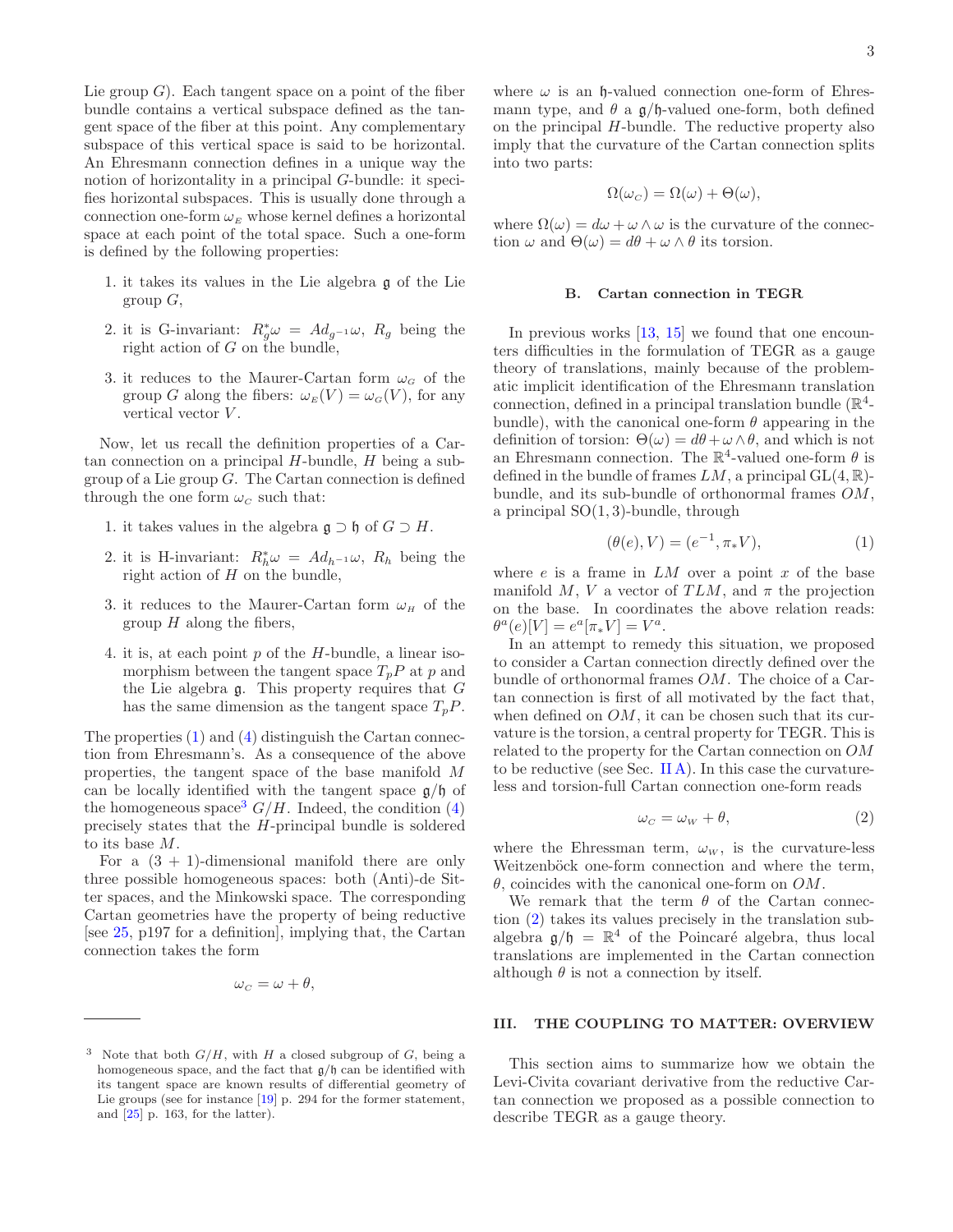The connections usually used in gauge theories are of Ehresmann type. They are associated to parallel transport and covariant derivative. These two notions are not directly available for a Cartan connection. Therefore, to obtain a covariant derivative from a Cartan connection leads to associate it to an Ehresmann connection. An obvious way to realize this mapping in the case of a reductive Cartan connection, is to define parallel transport through the Ehresmann part of the connection. In our context, this part is the Weitzenböck connection  $\omega_W$ , which obviously cannot give the Levi-Civita coupling[4](#page-3-2) . We thus have to consider a different way to implement parallel transport. Remark that, the use of the Weitzenböck connection for the parallel transport would imply that the spacetime manifold be parallelizable – which correspond to a trivial bundle of frames – and thus the theory not strictly equivalent to  $\text{GR}^5$  $\text{GR}^5$ . Another, more general, way to build a covariant derivative from a Cartan connection is to use a theorem (proven by R. Sharpe in  $[25]$  and reproduced in Appendix [A\)](#page-7-2) which, essentially, gives a map between the set of Cartan connections and that of Ehresmann connections satisfying a technical condition (detailed in Sec. [IV A\)](#page-3-1). We will, in Sec. [IV B,](#page-4-0) make use of this theorem to map the Cartan connection  $\omega_c$  defined on the orthonormal frame bundle OM to an affine connection on the principal Poincaré bundle AM (the affine extention of OM viewed as a principal Lorentz bundle). The specialization to the orthonormal bundle, which can be related to the Equivalence Principle, allows us to introduce the contorsion one-form in order to obtain a Levi-Civita connection as the Lorentz part of the affine (Poincaré) connection (this is detailed in Sec. [IV B\)](#page-4-0). This affine connection is then mapped back onto the orthonormal frame bundle OM where it divides into two parts: the Levi-Civita connection  $\omega_{LC}$  and the canonical one-form  $\theta$ . However, the Levi-Civita connection obtained that way, appears as the combination of the Weitzenböck connection and its related contorsion  $\kappa_W$ , namely  $\omega_{LC} = \omega_W - \kappa_W$ , a well known result, reformulated in the case of fiber bundle in Ref. [\[28](#page-8-23), theorem 6.2.5 p. 79]. Thus, we finally recover the Levi-Civita coupling to matter under the form obtained in [\[1\]](#page-8-1), opening the possibility to relate this connection to (local) translations.

## <span id="page-3-0"></span>IV. THE COUPLING TO MATTER: DETAILS

In this section we detail our proposal to obtain the Levi-Civita covariant derivative from the reductive Cartan connection [\(2\)](#page-2-5). Our approach mainly relies on a theorem, hereafter referred as Sharpe theorem relating Car-

tan and Ehresmann connections. This theorem is proved in [\[25](#page-8-21)] and reproduced in Appendix [A.](#page-7-2) We first examine this theorem, and then show how to switch from the Weitzenböck to the Levi-Civita connection in the Lorentz sector. Finally, we use these properties to obtain the covariant derivative on the spacetime manifold.

### <span id="page-3-1"></span>A. The Sharpe theorem

Let us first consider the main ingredients of the Sharpe theorem (theorem  $(A.1)$  $(A.1)$ ) and how it specializes in our context. The theorem is concerned by a principal H-bundle  $P(M, H)$  and its so-called G-extension<sup>[6](#page-3-4)</sup>: the principal G-bundle  $Q(M, G) = P \times_H G$ . In our framework, a bundle formalism for TEGR with a Cartan connection [\[13\]](#page-8-13), P is the bundle of orthonormal frames OM identified with the principal Lorentz $(SO_0(1, 3))$ -bundle, and Q is the Poincaré-bundle  $AM$ , its corresponding affine bundle with structure group  $\mathcal{P} := SO_0(1,3) \rtimes \mathbb{R}^4$ .

A central assumption of the theorem is the existence of an H bundle-map.  $\varphi : P \longrightarrow Q$ , that is a continuous map such that  $\varphi(ph) = \varphi(p)h$  with  $p \in P$  and  $h \in H \subset G$ . The theorem states that  $\varphi^*$  is a one-to-one correspondence between the set of Ehresmann connections on Q (here  $AM$ ), whose kernel does not contains non-null vectors of  $\varphi_*(TP)$  (the technical condition we mention in Sec. [III\)](#page-2-1), and the set of Cartan connections on  $P$  (here  $OM$ ).

Our goal is to obtain explicitly the expression, on a Cartan connection one-form  $\omega_C$ , of the inverse map of  $\varphi^*$ , that is  $(\varphi^*)^{-1}(\omega_c)$ . In theorem [A.1,](#page-7-4)  $(\varphi^*)^{-1}$  isn't formulated in a closed form. Instead, it is obtained as the extension of a general Cartan connection  $\omega_c$  to a one-form on the product  $P \times G: j(\omega_c)$ , in Eq. [\(A1\)](#page-7-5). This one-form  $j(\omega_c)$  is proven to be the pull-up from Q to  $P \times G$  of an Ehresmann connection  $\omega_E$  whose kernel intersection with  $\varphi_*(TP)$  is reduced to zero, that is precisely the image of  $\omega_c$  by  $(\varphi^*)^{-1}$ .

An explicit expression of  $\omega_E = (\varphi^*)^{-1} (\omega_C)$  for a Cartan connection  $\omega_c$  requires to specify Eq. [\(A1\)](#page-7-5) in a local trivialization.

We first recast it for our matrix Lie group:

<span id="page-3-5"></span>
$$
j(\omega_C) = g^{-1}\omega_C g + g^{-1}dg,\tag{3}
$$

taking into account the projections appearing in Eq. [\(A1\)](#page-7-5) by recalling, for a product of manifolds  $M \times N$ , that one can always write  $T_{(m,n)}(M \times N) = T_m M \oplus T_n N$ . In this form,  $\omega_c$  acts on  $TP$  and  $g^{-1}dg$ , the Maurer-Cartan form of  $G$ , acts on  $TG$ .

To simplify matters, let us specify a local trivialization  $-f_a: \pi^{-1}(U_a) \longrightarrow U_a \times F$ , where  $\pi$  is the projection on the base,  $\{U_a\}$  an open covering of M and F a fiber –

<sup>4</sup> Which would respect observational evidence and the Equivalence Principle.

<span id="page-3-3"></span><span id="page-3-2"></span><sup>5</sup> Note, however that the solutions exculded from GR by the parallelizability are discarded on physical basis [\[26,](#page-8-24) [27](#page-8-25)].

<span id="page-3-4"></span><sup>6</sup> see for instance [\[20\]](#page-8-26) and Appendix [B.](#page-7-3)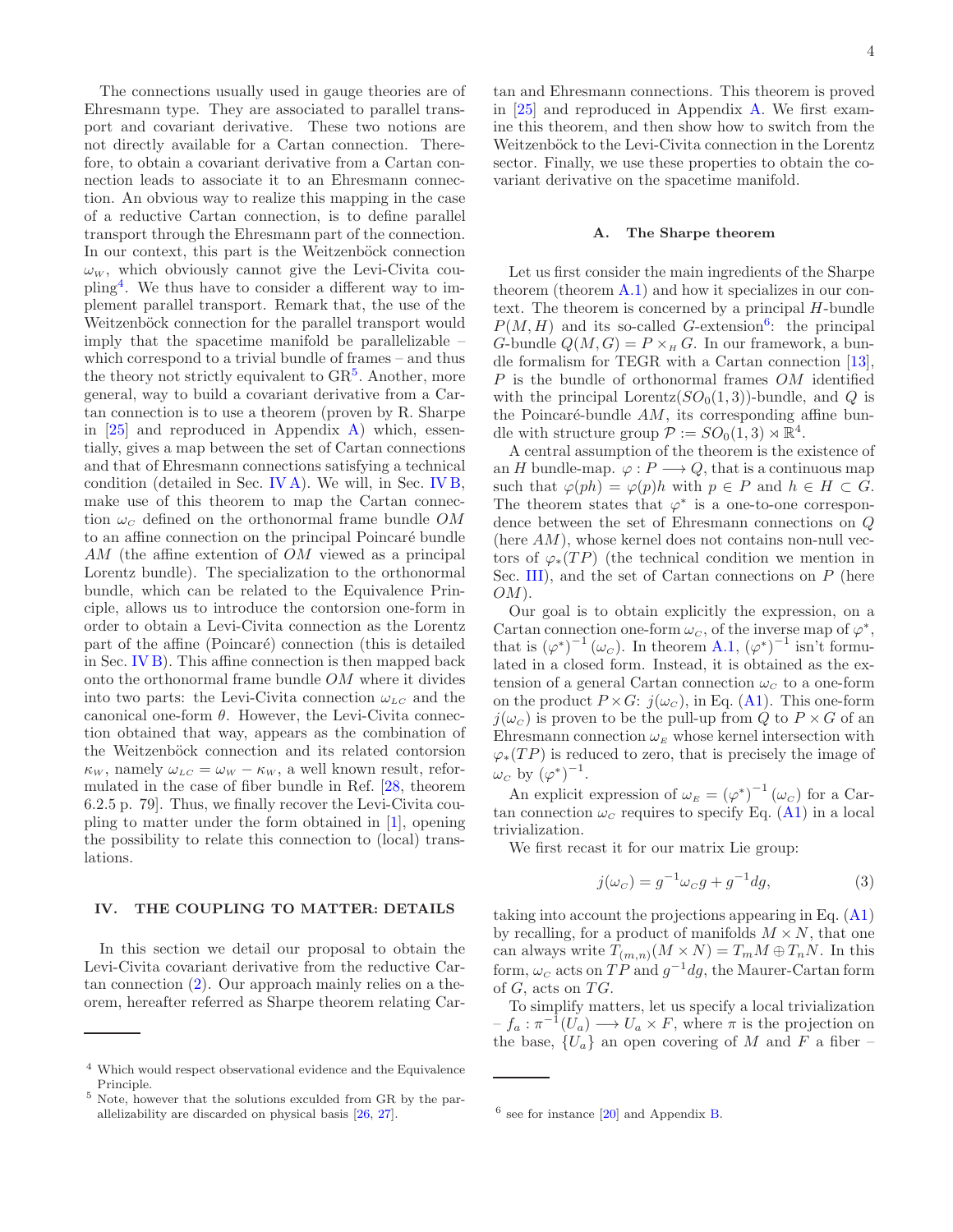5

by the local product  $U \times F$  for some open set U of the covering. We then set

$$
P_U := U \times H,
$$
  
\n
$$
Q_U := U \times G,
$$

and accordingly:  $(P \times G)_U = P_U \times G$ . Local coordinates for points  $p \in P_U$ ,  $q \in Q_U$  will be hereafter denoted by  $p = (x, h)$  and  $q = (x, q)$  respectively, with  $x \in U$ .

In a local trivialisation corresponding to  $U \times G$ , G being a matrix Lie group, a connection one-form  $\omega$  can be decomposed as:

<span id="page-4-1"></span>
$$
\omega(x,g) = g^{-1}\omega^U(x)g + g^{-1}dg,\tag{4}
$$

where  $\omega^U(x)$  acts on tangent vectors of  $T_xU \subset T_xM$  and  $g^{-1}dg$  is the Maurer-Cartan form acting on vectors of  $T_qG$ . Applying Eq. [\(4\)](#page-4-1) to the Cartan connection  $\omega_c$  in the trivialisation corresponding to  $P_U$  gives

<span id="page-4-2"></span>
$$
\omega_C(x, h) = h^{-1} \omega_C^U(x) h + h^{-1} dh.
$$
 (5)

Inserting Eq.  $(5)$  in Eq.  $(3)$  gives the expression of  $j(\omega_c)$  in the local trivialization corresponding to  $P_U \times G$ :

<span id="page-4-3"></span>
$$
(j(\omega_C)) (x, h, g) = g^{-1} (h^{-1} \omega_C^U(x) h + h^{-1} dh) g + g^{-1} dg,
$$
 (6)

In the trivializations defined above, the mapping from  $P \times G$  to Q, which allows us to relate  $j(\omega_C)$  to  $\omega_E$ , can be obtained by setting the coordinate on the fiber  $H$  of  $P_U$ to the neutral element e and identifying the result with  $Q_U$ :

$$
U \times \{e\} \times G = Q_U.
$$

This corresponds to the quotient operation performed in defining Q as the associated bundle  $P\times_H G$  (see Appendix [B](#page-7-3) for details). Performing this quotient in Eq. [\(6\)](#page-4-3) gives  $(\varphi^*)^{-1}(\omega_c)$ , the Ehresmann connection we are looking for, in the local trivialization corresponding to  $Q_{\nu}$ :

<span id="page-4-4"></span>
$$
\omega_E(x,g) = g^{-1}\omega_C^U(x)g + g^{-1}dg.
$$
\n<sup>(7)</sup>

Now, observe that Eq. [\(4\)](#page-4-1) also applies, in particular, to the Ehresmann connection  $\omega_E$  in the trivialisation corresponding to  $Q_U$ . Then, comparing Eq. [\(4\)](#page-4-1) for  $\omega_E$  with the above Eq. [\(7\)](#page-4-4) leads to:

<span id="page-4-5"></span>
$$
\omega_E^U(x) = \omega_C^U(x) \tag{8}
$$

## <span id="page-4-0"></span>B. Levi-Civita coupling from Weitzenböck one-form

The above considerations show us that, when restricted to the base manifold, both the original Cartan connection and the Ehresmann connection obtained from it, thanks to Sharpe's theorem [A.1,](#page-7-4) are the same on the base manifold, see Eq. [\(8\)](#page-4-5). They differ mainly through the Maurer-Cartan form between Eqs. [\(7\)](#page-4-4) and [\(5\)](#page-4-2). In particular, for the reductive Cartan connection of Eq. [\(2\)](#page-2-5), the Weitzenböck term remains untouched by the map  $(\varphi^*)^{-1}$ , which thus cannot lead to a Levi-Civita coupling.

To remedy this problem, one starts by observing that any Ehresmann connection is related to any other by a  $G$ -invariant<sup>[7](#page-4-6)</sup> horizontal  $\mathfrak g$ -valued one-form. This can be seen as follows. First, let us consider the difference of any pair of Ehresmann connection one-forms  $\omega_1$  and  $\omega_2$ . Using Eq. [\(4\)](#page-4-1) repeatedly for  $\omega_1$  and  $\omega_2$ , and substracting the result one obtains, in the same local trivialization

$$
\omega_2 - \omega_1 = g^{-1} \left( \omega_2^U - \omega_1^U \right) g.
$$

This g-valued one-form is manifestly G-invariant and horizontal. Second, if  $\alpha$  is a G-invariant horizontal g-valued one-form in Q, the sum  $\omega + \alpha$ , where  $\omega$  is an Ehresmann connection, is both G-invariant and g-valued. In addition, since  $\alpha$  is horizontal,  $\omega + \alpha$  reduces to the Maurer-Cartan form along fibers. Thus the g-valued one-form  $\omega + \alpha$  is G-invariant, and reduces to the Maurer-Cartan form along the fibers, it is consequetly an Ehresmann connection one-form.

This property allows us to recast Eq. [\(7\)](#page-4-4), up to a redefinition of  $\omega_E$  under the form

<span id="page-4-7"></span>
$$
\left(\omega_{E} + \alpha\right)(x, g) = g^{-1}\left(\omega_{C}^{U}\right)(x)g + g^{-1}dg,\qquad(9)
$$

where  $\alpha$  is a G-invariant horizontal g-valued one-form in Q. The Eq. [\(8\)](#page-4-5) in the trivialization corresponding to  $Q_U$ becomes accordingly

$$
\omega_E^U(x) + \alpha^U(x) = \omega_C^U(x).
$$

Then Eq [\(9\)](#page-4-7) can be recast under the form

<span id="page-4-8"></span>
$$
\omega_{E}(x,g) = g^{-1} \left(\omega_{C}^{U} - \alpha^{U}\right)(x)g + g^{-1}dg,\qquad(10)
$$

Now, let us specialize to our framework in which  $P = OM, Q = AM$  and  $\omega_C = \omega_W + \theta$ . In that case, one can show [\[28,](#page-8-23) theorem 6.2.5 p. 79] that, for a given Ehresmann one-form  $\omega$  on  $P = OM$ , there exist a unique one-form  $\kappa_{\omega}$  on  $P = OM$ , the so-called contorsion oneform, such that  $\omega - \kappa_{\omega} = \omega_{LC}$ , the Levi-Civita one form. The contorsion  $\kappa_{\omega}$  being thus the difference between two Ehresmann connections it has the properties required to enter in Eq. [\(10\)](#page-4-8) as the one-form  $\alpha$ . We can therefore set  $\alpha$  to the contorsion corresponding to the Weisenböck connection

$$
\alpha=\kappa_{\omega_W}=:\kappa_W
$$

in order to obtain the Levi-Civita one-form in the Ehresmann connection  $\omega_E$  when the Ehresmann part of the

<span id="page-4-6"></span><sup>&</sup>lt;sup>7</sup> By G-invariance we mean the property for a one-form  $\alpha$  to satisfy:  $R_g^* \alpha = Ad_{g^{-1}}(\alpha)$ , that is for matrix Lie group  $R_g^* \alpha =$  $g^{-1} \alpha g$ .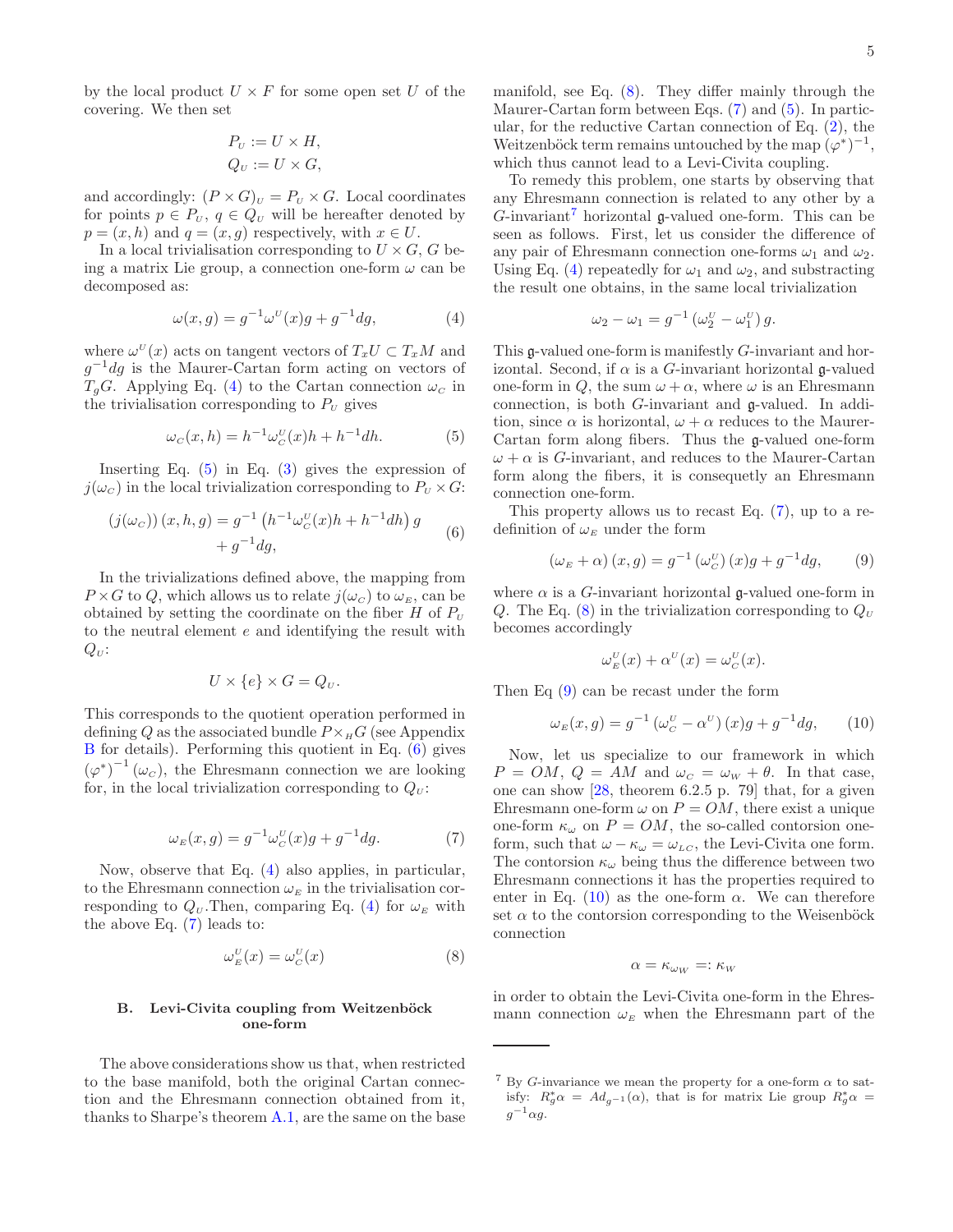reductive Cartan connection  $\omega_c$  is  $\omega_w$ . Finally Eq. [\(10\)](#page-4-8) specializes to

<span id="page-5-4"></span>
$$
\omega_{E}(x,g) = g^{-1} \left( (\omega_{W} + \theta)^{U} - \kappa_{W}^{U} \right)(x)g + g^{-1}dg, \quad (11)
$$

## <span id="page-5-0"></span>C. The  $AM \rightarrow OM$  map, and the covariant derivative

In the two previous sections we have shown how, starting from the Cartan-Weitzenböck one-form  $(2)$  in  $P = OM$ , one can obtain the Ehresmann-Levi-Civita one-form  $\omega_E = \omega_{LC} + \theta$  in  $Q = AM$ , the principal Poincaré bundle.

As a last step, the covariant derivative, corresponding to the Levi-Civita connection, over the base manifold M, can now be obtained thanks to a theorem shown in [\[22](#page-8-18), proposition 3.1 p. 127] which states<sup>[8](#page-5-3)</sup> the existence of a map, hereafter  $\beta$ , which associates to an affine connection, generically  $\omega + \phi$  defined on AM, the pair  $(\omega, \phi)$  on OM.

This applies in particular to the affine connection  $\omega_E$ given in Eq. [\(11\)](#page-5-4) for which  $\beta : \omega_E \mapsto (\omega_{LC}, \theta)$ . This map allows us to define the covariant derivative, associated to the reductive Cartan connection [\(2\)](#page-2-5), as the usual covariant derivative of GR, that is the Fock-Ivanenko derivative. This is the main result of this section.

However, let us emphasize that the Levi-Civita connection appearing in this covariant derivative should be considered as a function of  $\omega_W$ ,  $\theta$  and  $\eta$  (the Minkowskian metric) these two last quantities entering in the definition of the contorsion  $\kappa_w$ . As a consequence, the Levi-Civita connection one-form should not be associated to the gauge field mediating gravity.

## <span id="page-5-1"></span>V. VIEWING TEGR AS A GAUGE THEORY OF TRANSLATIONS ?

#### <span id="page-5-2"></span>A. Gauge field vs. connection

In gauge theories of particle physics, the gauge fields (associated with gauge bosons) are those fields which, at our present energy scale, mediate one of the fundamentals interactions (electromagnetic, weak or strong) between matter fields. They are termed gauge field since their dynamical free equations (uncoupled from matter), involving gauge fields through their field strength, exhibit gauge invariance. On the mathematical side, the gauge fields are recognized to be sections of Ehresmann connections defined on a principal bundle, whose structure group  $G$  is a global symmetry group of the free (in the

sense of uncoupled through gauge fields) matter equations. The field strengths are (sections of) the curvature of these connections one-form. The coupling between a matter field and a gauge field, renders the interacting theory of matter field locally invariant under the symmetry group  $G$ . Thus, in these theories, on the physical side, the gauge field is a dynamical field which fulfills two related roles: to mediate an interaction and to ensure local invariance under some symmetry.

In classical gravity the spacetime is a metric manifold  $(M, g)$ , the metric being, in the Cartan view, induced by orthonormal (co-)frames (tetrads) through  $\eta(e, e) = g$ . This manifold is canonically the base of a frame bundle FM. It is a  $Gl(4,\mathbb{R})$  principal bundle which contains the orthonormal bundle  $OM$  as a principal  $SO(1,3)$  subbundle. A specific structure, the canonical one-form  $\theta$ , is always defined on FM. It realizes the so-called soldering[9](#page-5-5) and is independent of the existence of any connection on FM. In particular, it is worth noting that  $\theta$  is not a connection one-form by itself. When an Ehresmann connection is present on FM, the canonical one-form allows us to define the torsion. The one-form  $\theta$  is specific of the frame bundle, with no equivalent in the mathematical framework of particle physics gauge theory just described, where the Frame bundle, although always defined, is not used. As a consequence, the particle physics framework can be expected to be too restrictive to encompass a gauge theory of gravity involving torsion, such as TEGR.

The above remarks lead us to consider the role played by  $\theta$  in our proposal to describe TEGR with the help of the reductive Cartan connection  $\omega_c = \omega_w + \theta$ . The canonical one-form appears in two places:

- 1. in the definition of  $\omega_c$  Eq. [\(2\)](#page-2-5), where as a one-form valued in  $\mathbb{R}^4$ , the translation part of the Poincaré algebra, it is identified with the term  $\theta$ .
- 2. in the definition of the contorsion one-form used to rewrite the Levi-Civita one-form as the combination  $\omega_{LC} = \omega_W - \kappa_W$  (see Sec. [IV C\)](#page-5-0).

Thus, we observe that the canonical one form  $\theta$  is, first, the part of the Cartan connection related to the local translation invariance, and second, enters in an essential way in the coupling with matter. These two characteristics are reminiscent of those retained at the beginning of the present section to identify a gauge field. Since such a field is defined on the base manifold, let us examine the pullback, on the base manifold, of the canonical oneform and its associated Levi-Civita connection, that is the connection that enter the usual gravitational covariant derivative on the base. In the present context, the pullback along some section  $\sigma$  of the canonical form  $\theta$ reads

<span id="page-5-6"></span>
$$
\sigma^* \theta = e,\tag{12}
$$

<span id="page-5-3"></span><sup>8</sup> We specialize here this theorem to the sub-bundle of orthonormal frame OM and its affine extension AM.

<span id="page-5-5"></span><sup>&</sup>lt;sup>9</sup> Note that  $\theta$  is not the solder form by itself [see [13\]](#page-8-13).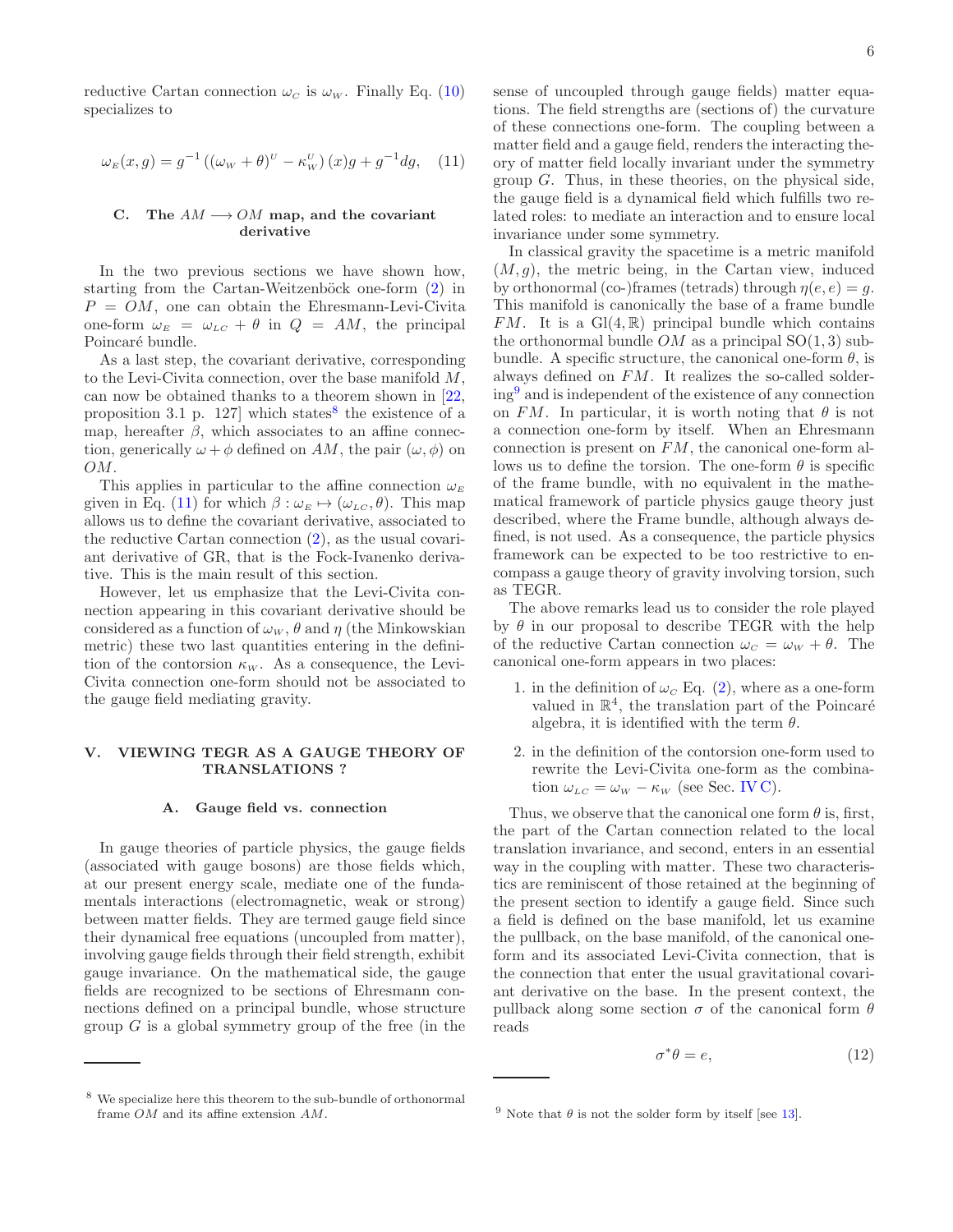where  $e$  is a local field of frame (a tetrad), and that of the connection  $\omega_{LC}$ , in some open set U of the base, reads

<span id="page-6-1"></span>
$$
\omega_{_{LC}}^{^{U}} = \omega_{_W}^{^{U}} - \kappa_{_W}^{^{U}}.\tag{13}
$$

The Eq.  $(12)$ , will play a central role in the translationgauge interpretation, because it relates  $\theta$ , a canonical structure, to the dynamical field e. Indeed, Eq. [\(12\)](#page-5-6) can be read of as the one-to-one relation between  $\sigma$  and  $e$ induced by  $\theta$ : to choose a section is to choose a frame. Now, e, in the Cartan view of gravity, is the solution of the gravity field equations. These, are known to exhibit gauge invariance, the choice of a gauge, that is the choice of a particular frame e, being, in the fiber bundle context, precisely the choice of a section  $\sigma$ . These facts point towards the interpretation of the frame e as the gauge field of the theory.

Eq. [\(13\)](#page-6-1), on another hand can be viewed as the definition of a "fake gauge field", in the sense that the Levi-Civita term corresponds to the implementation of the local Lorentz invariance through the covariant derivative, but has no proper dynamics, other than that being induced by the tetrad e. Indeed, the first term on the r.h.s. of  $(13)$ , the Weitzenböck connection one-form, only involves local Lorentz transformations and has a null curvature (field strength), while the second term on the r.h.s. of  $(13)$ , the contortion one-form, is built on  $\eta$ , the constant Minkowskian metric, and the field e. The tetrad e thus appears here as a dynamical field which "drives" the Lorentz invariance.

We finally come to the conclusion that, at least in the context of TEGR, a distinction should be made between the gauge field and the connection. Note that, such a distinction does not imply any change in particle physics theory (at least at our energy scale), since the structures involved in that extension are not present (not used) in the particle physics framework.

### <span id="page-6-0"></span>B. A new gauge paradigm for TEGR ?

This observation, shows us a possible way to interpret TEGR as a gauge theory of translations if we allow one to broaden the structure of a gauge theory by introducing a distinction between the gauge field and the connection. In this view, the gauge field is defined as the pullback on the base manifold, along some section  $\sigma$ , of the canonical form  $\theta$ , that is as a frame e. To remind the motivations for such an interpretation, let us recall that the field  $e$ :

- 1. is a dynamical field, whose equation exhibits gauge invariance,
- 2. mediates the interaction through the Levi-Civita connection, Eq. [\(13\)](#page-6-1), which in the present context is induced by the field e, as described at the end of Sec. [V A,](#page-5-2)
- 3. is to some extent responsible for the local Lorentz invariance in the sense that the Levi-Civita connec-

tion is here determined by  $e$  and structural elements as  $\eta$ .

These three properties are characteristic of a gauge field (Sec. [V A\)](#page-5-2). Then, if we insist to interpret TEGR as a gauge theory, we can describe it using e as the gauge field of translations associated with the Cartan connection  $\omega_c$ Eq.  $(2)$ .

As explained at the end of Sec. [V A,](#page-5-2) this interpretation does not require any changes in the usual framework of particle physics gauge theories since the departure from that framework relates to extraneous quantities:  $\theta$ , e. Nevertheless, it requires a distortion of the attributes of the gauge field, in the sense that the field associated to translations, the tetrad e, does not implement a local invariance nor mediates the interaction in the same way as gauge field of particle physics would do. This is of course related to the nature of that field, which is not a connection.

Here, the coupling made through the Levi-Civita connection, although induced by the translation field e, relates to Lorentz invariance. Furthermore, coupling to matter involves the corresponding representation of the Lorentz group, in particular matter's spin. For a scalar field, as it is spinless, that coupling reduces to zero. Since gravity seems to couple universally to matter, that is independently of its spin, the gravitational coupling should also arise from elsewhere. Indeed, since the generators of the translations span the space  $\mathfrak{g}/\mathfrak{h} = \mathbb{R}^4$  of the Poincaré algebra and, as seen in Sec. [II A,](#page-1-1) this space is identified to the tangent space of the base manifold, the expansion of the partial derivative operator on the tetrad basis in a neighborhood of some point  $x$ ,

$$
\partial_{\mu} = (\partial_{\mu})^{a} e_{a}(x)
$$

shows that the partial derivatives are related to local translations. The universal coupling to gravity should thus be assigned to the partial differential operator, and related to local and infinitesimal translations. We remark that this interpretation is reminiscent of that of the translation-only gauge theory [see [1](#page-8-1), sec 5.3], although it avoids the problematic identification of the gauge field with a connection mentioned in the introduction Sec. [I.](#page-0-3)

Here, we point out that, although the structure of the coupling to matter of our Cartan-TEGR formulation is mathematically well defined, the gauge interpretation of the tetrad is more a matter of opinion. The conceptual split between the concepts of gauge field and connection being sound, objections can be raised on the protracted reasoning that leads to the link between translations and the gauge field e. In particular, gauging translations in the present context does not correspond to replacing a global symmetry by a local one, the translations generated by the  $\mathfrak{g}/\mathfrak{h}$  part of the Poincaré algebra being always local (and infinitesimal). We offer such interpretation to the adhesion from the reader, but abstain from claiming it.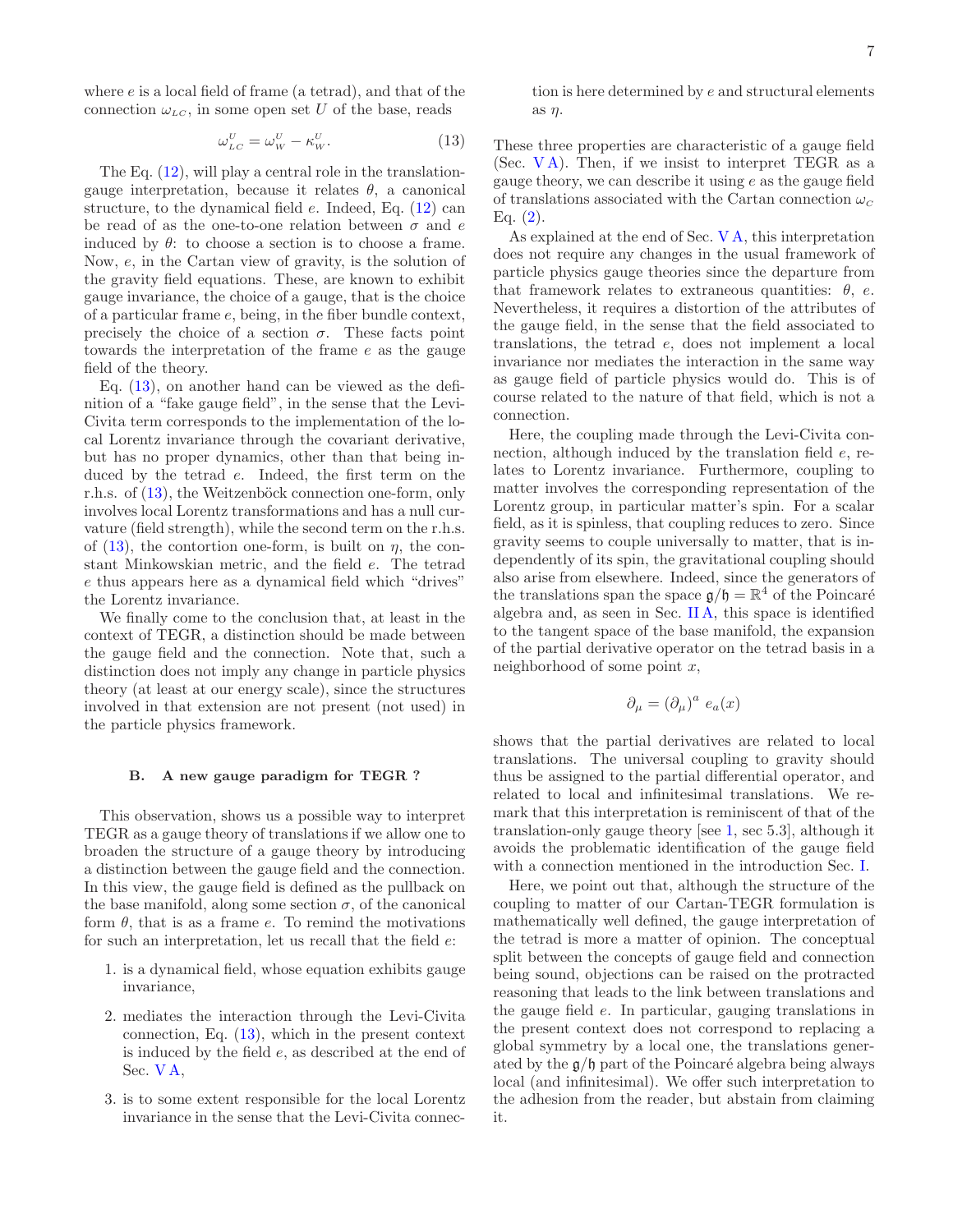## <span id="page-7-0"></span>VI. CONCLUSION

The main aim of this article is to show that it is possible to retrieve the correct coupling to matter in TEGR starting from a Cartan connection and following a well defined and robust procedure to obtain the familiar Levi-Civita form which of course fits all presently available data. To achieve this we use a powerful theorem by Sharpe that yields a one to one correspondence between Cartan connections and Ehresmann affine connections, we apply the Equivalence Principle to extract the Levi-Civita connection from TEGR's Weitzenböck one-form, we eventually map the results from the Affine bundle to the Frame bundle. Following these steps the coupling to matter is then given by the usual Fock-Ivanenko covariant derivative appearing as a consequence of the structure descending from the initial choice of Cartan connection.

Beside showing how to coherently retrieve the correct coupling to matter from TEGR with a Cartan connection, we adventure in discussing how the usual paradigm of gauge theories in classical particle physics needs to be enlarged if one insists on interpreting the structure of the TEGR as a gauge theory for the translation group. More precisely, it appears that a distinction between the connection (on spacetime) and the gauge field is required: in such interpretation torsion appears as the field strength of the Cartan connection, justifying the Cartan structure to reproduce TEGR in a bundle framework, and the co-frame (tetrad) as the gauge field related to local translation invariance. We note furthermore that the Lorentz invariance is also driven, although indirectly, by the coframe.

As an interpretation of the theory here described, the gauge theoretic nature of TEGR could certainly still be discussed and adhesion to such interpretation is left to the reader. Nevertheless, the Cartan connection approach gives a new and consistent theoretical description of TEGR.

#### <span id="page-7-1"></span>ACKNOWLEDGEMENTS

The authors wish to thanks, D. Bennequin for helpful discussions on geometry. The work of M. Le D. has been supported by Lanzhou University starting fund, and the Fundamental Research Funds for the Central Universities (Grant No.lzujbky-2019-25).

## <span id="page-7-2"></span>Appendix A: Relating Ehresmann and Cartan connections

For convenience we reproduce here the theorem [Prop. 3.1 p. 365 of [25\]](#page-8-21), relating Ehresmann to Cartan connections, that we use to obtain a covariant derivative.

Let  $G$  be a Lie group and  $H$  a subgroup of  $G$ ,  $P := P(M, H)$  a principal bundle.

Let  $Q := Q(M, G) = P \times_H G$  the principal G-bundle associated to  $P$  by the action by left multiplication of  $H$  on  $G$ . The principal bundle  $P$  is a sub-bundle of the principal bundle Q through the canonical inclusion  $p \mapsto (p, e_G).$ 

<span id="page-7-4"></span>Let  $E_Q$  be the set of Ehresmann connection  $\omega_E$  on Q such that  $\text{Ker}(\omega_E) \bigcap \varphi_*(TP) = 0$ , and  $C_P$  the set of  $\mathfrak{g}$ valued Cartan connections on P.

**Theorem A.1** Let  $(G, H)$  be a Klein geometry<sup>[10](#page-7-6)</sup> and let P and Q be principal H and G bundles, over a manifold M, respectively. Assume that dim  $G = \dim P$  and that  $\varphi : P \mapsto Q$  is an H-bundle map. Then the correspondence  $\varphi^*: E_Q \longrightarrow C_P$ , is a bijection of sets.

The inverse map of  $\varphi^*$  is defined as follow: let  $\omega_c$  a g-valued Cartan connection on  $P(M, H)$ , it can be extended to a one-form  $j(\omega_c)$  on  $P \times G$  defined by the expression:

<span id="page-7-5"></span>
$$
j(\omega_C) := Ad_{g^{-1}} \pi_P^* \omega_C + \pi_G^* \omega_G, \tag{A1}
$$

where  $\omega_G$  is the Maurer-Cartan form on G, while  $\pi_P$  and  $\pi_G$  are the projections on P and G respectively. This one-form on  $P \times G$ , is proven to be the pull-up, from Q to  $P \times G$ , of the Ehresmann connection  $\omega_E$  such that  $\varphi^*(\omega_E) = \omega_C$ .

#### <span id="page-7-3"></span>Appendix B: Associated bundle Q

In Ref. [\[13](#page-8-13)], we commented on associated bundles, and in particular, on associated vector bundles. Here we recall some facts about associated Lie group bundles in relation to our application of the Sharpe theorem to the Cartan connection in Sec. [IV A.](#page-3-1)

Let us remind from [\[13,](#page-8-13) appendix 4] that  $P \times_H F$ , where  $P = P(M, H, \pi)$  is a principal left H-bundle and F a H-space, is a manifold whose points are the orbits (the equivalence classes) for the right action  $R_H(p, f) \mapsto$  $R_H(p, f) := (ph, h^{-1}f)$  of H on the product space  $P \times F$ . The projection map  $\pi$  of P induces a projection  $\hat{\pi}$  from  $P \times_H F$  onto the base M. The fiber of  $P \times_H F$  over some  $x \in M$  is then defined as  $\hat{\pi}^{-1}(x)$ . Then, on can show that the local differentiable structure of P ensures that  $P \times_H F$  is a fiber bundle with base M, fiber F, and structure group H.

In Sharpe theorem, the resulting associated bundle  $Q = P \times_H G$  is, in fact, a principal G-bundle. This is because the Lie group  $G$  (the Poincaré group in our particular framework) contains the Lie group  $H$  (the Lorentz

<span id="page-7-6"></span><sup>&</sup>lt;sup>10</sup> A Klein geometry is a pair  $(G, H)$ , where G is a Lie group and  $H \subset G$  a closed subgroup such that  $G/H$  is connected [see [25,](#page-8-21) p. 151]

<span id="page-7-7"></span><sup>&</sup>lt;sup>11</sup> We use here the notation  $\times_H$  instead of  $\times_\rho$  in coherence with that of Sharpe and [\[20](#page-8-26)].